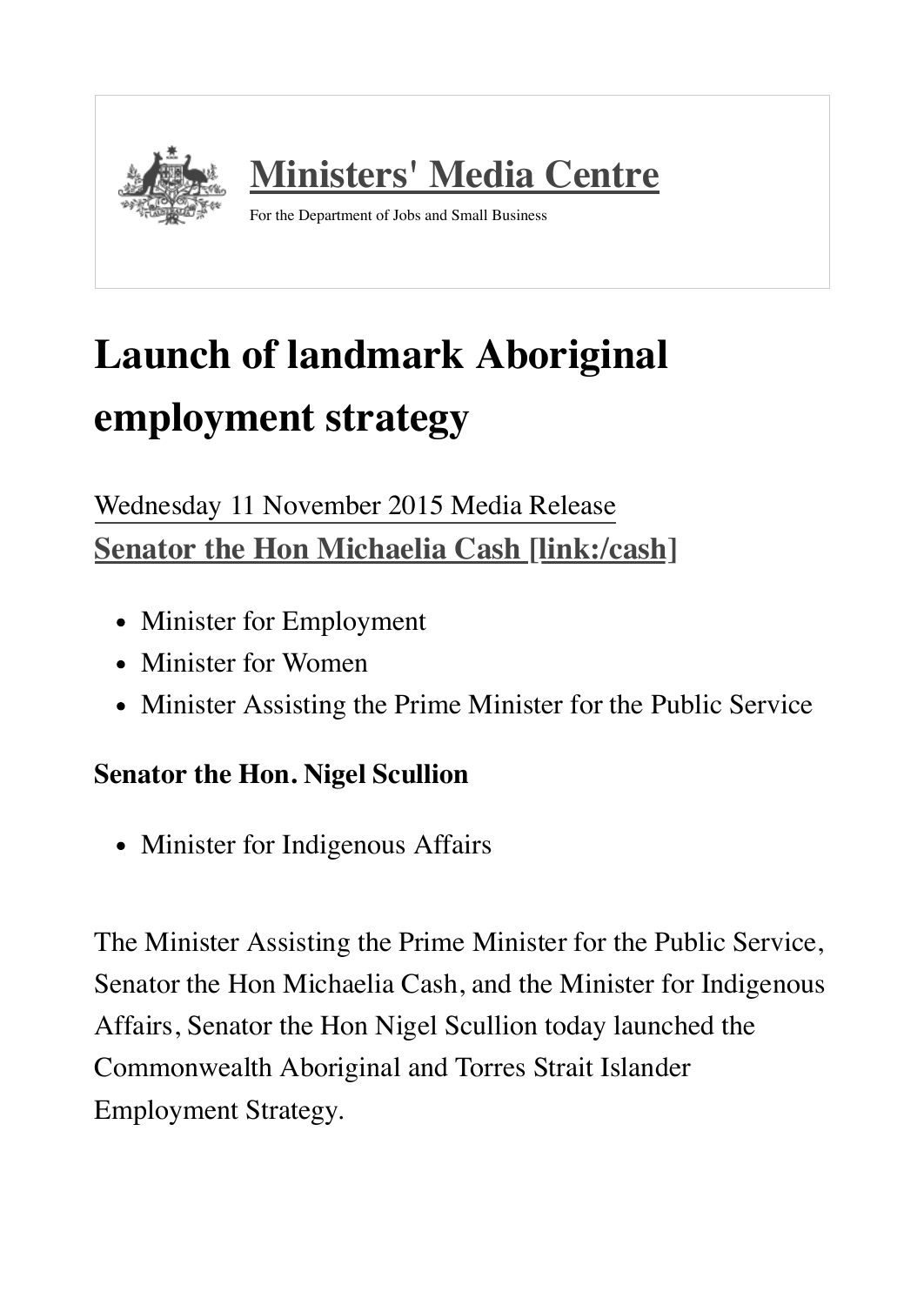The Government is committed to achieving better results for Aboriginal and Torres Strait Islander Australians in three key priorities—getting children to school, adults into work and building safe communities.

If the Commonwealth is to respond capably to the needs of the community, the representation of Indigenous Australians in the public sector must increase.

The Government's goal is to increase the representation of Indigenous employees across the Commonwealth public sector to three per cent by 2018.

Senator Cash said the Commonwealth had an important role to play in modelling better practice in recruitment and retention to the broader workforce and strengthening community capacity.

"For the first time, the Government has set agency-level targets for Indigenous representation," Minister Cash said.

"These take account of agencies' current representation and regional presence, so that each agency has a robust, achievable target."

Minister Scullion said that it was hard to overstate the importance of this strategy in promoting the employment of Aboriginal and Torres Strait Islander people to help close the gap.

"We need to find an extra 188,000 jobs just to reach parity with non-Indigenous Australians - and the Government is leading by example by committing to the Indigenous employment target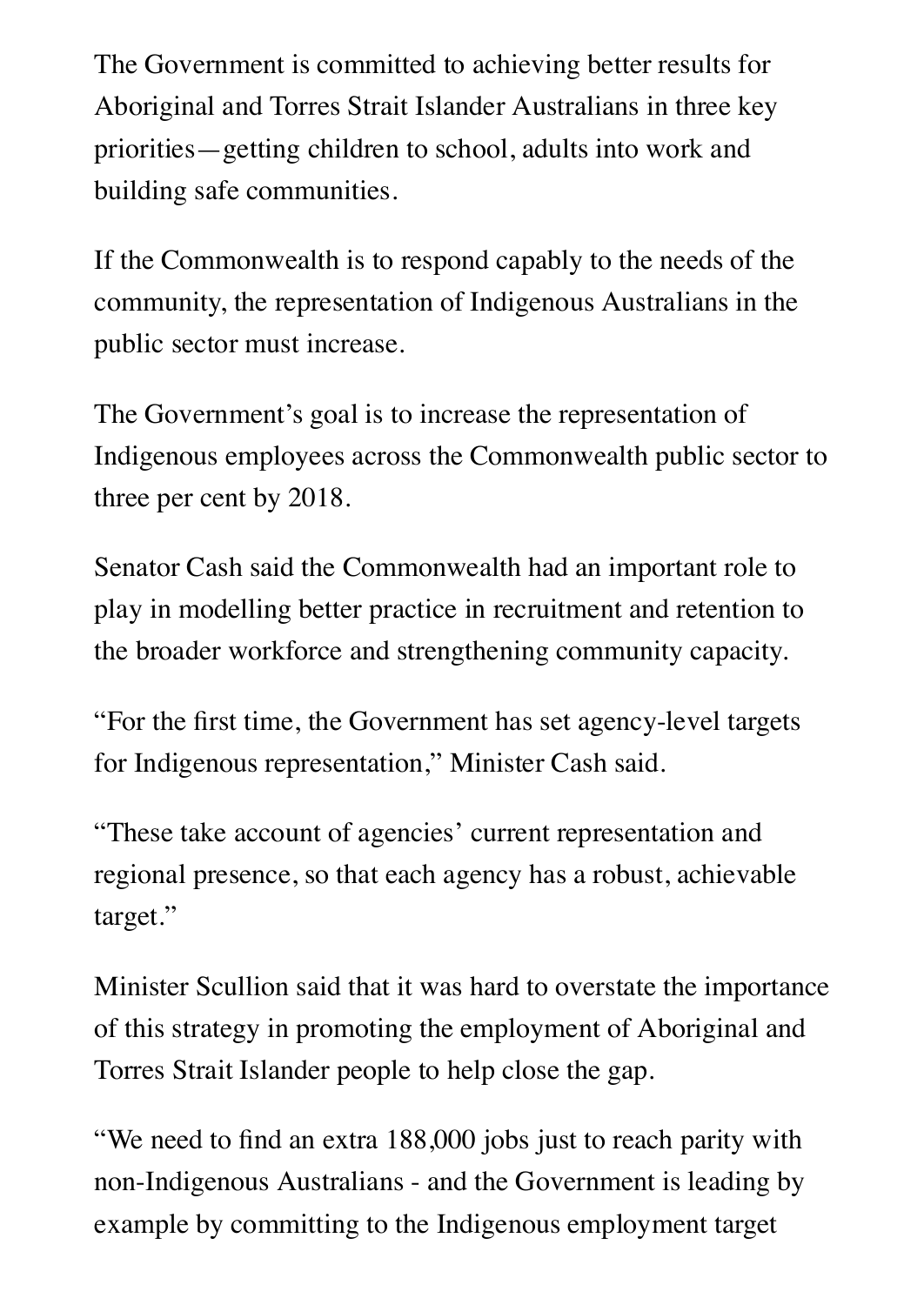across the Commonwealth," Minister Scullion said.

Progress towards the targets will be reported annually by agency from next year on the Department of the Prime Minister and Cabinet's website. Current representation rates are available now on the same site.

The Strategy sets out a road map to help agencies meet their targets and embraces four action areas:

- Expanding the range of Indigenous employment opportunities
- Investing in developing the capability of Indigenous employees
- Increasing the representation of Indigenous employees in senior roles
- Improving the awareness pf Indigenous culture in the workplace.

The Strategy is supported by an implementation guide for agencies available on the Australian Public Service [Commission's website http://www.apsc.gov.au/publications-and](http://www.apsc.gov.au/publications-and-media/current-publications/ies-implementation-guide)media/current-publications/ies-implementation-guide [link:http://www.apsc.gov.au/publications-and-media/currentpublications/ies-implementation-guide].

This dynamic guide will be regularly updated.